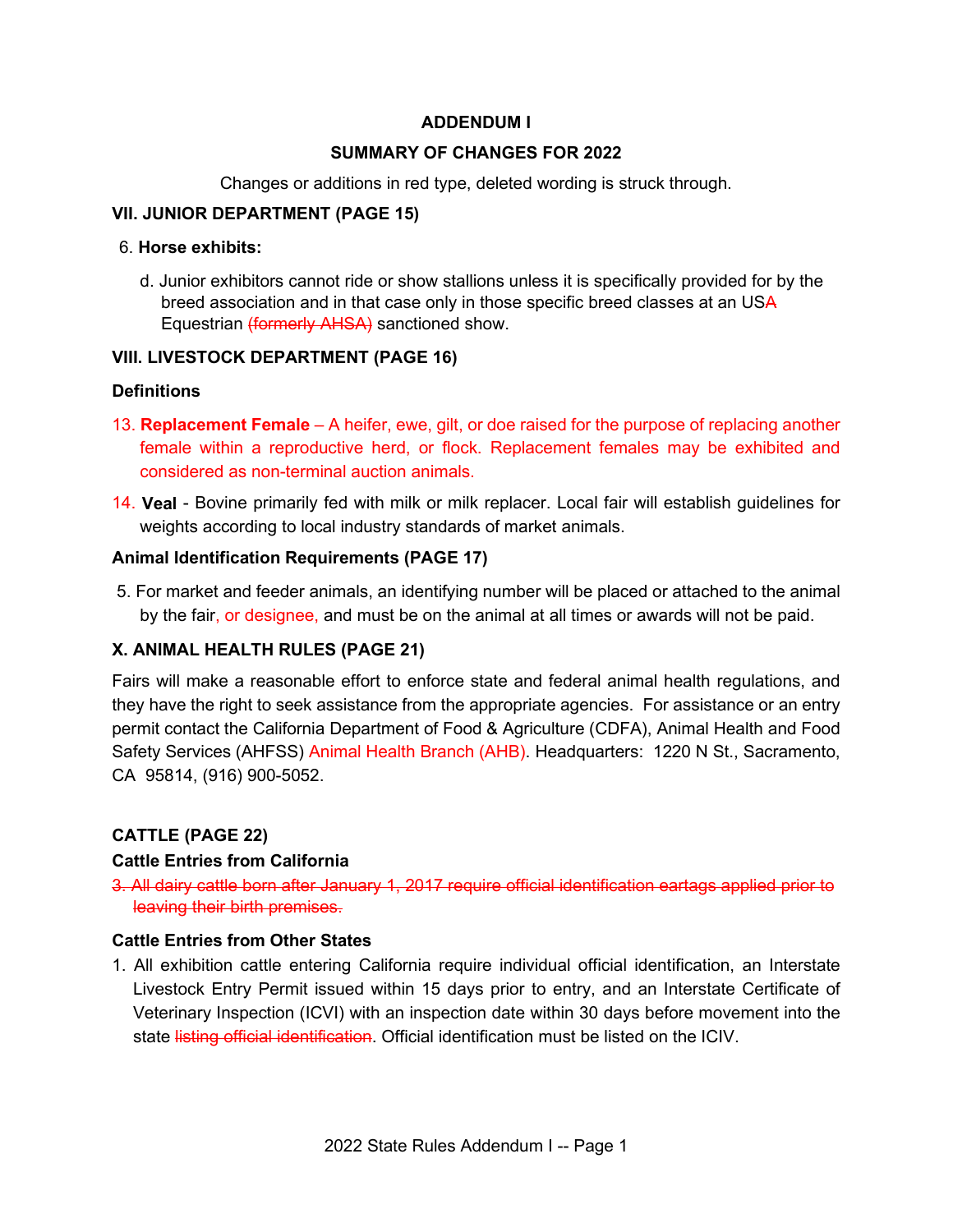# **SHEEP AND GOATS (PAGE 23)**

## **Sheep and Goat Entries from California**

 1. b. Legible breed registration tattoos in the ears (or tail-web of earless goats) if accompanied by breed association registration papers. Breed associations that are approved by USDA to serve as official identification can be found at USDA's scrapie program website,

[\(https://www.aphis.usda.gov/animal\\_health/animal\\_diseases/scrapie/downloads/approval](https://www.aphis.usda.gov/animal_health/animal_diseases/scrapie/downloads/approval)of-goat-registry-tattoos.pdf)

[\(https://www.aphis.usda.gov/aphis/ourfocus/animalhealth/sa\\_animal\\_disease\\_information/s](https://www.aphis.usda.gov/aphis/ourfocus/animalhealth/sa_animal_disease_information/sheep-goat/registry-tattoos-as-official-id)  [heep-goat/registry-tattoos-as-official-id\)](https://www.aphis.usda.gov/aphis/ourfocus/animalhealth/sa_animal_disease_information/sheep-goat/registry-tattoos-as-official-id)

## **Sheep and Goat Entries from Other States (PAGE 24)**

 1. b. Legible breed registration tattoos in the ears (or tail-web of earless goats) if accompanied by breed association registration papers. Breed associations that are approved by USDA to serve as official identification can be found at USDA's scrapie program website, ([https://www.aphis.usda.gov/animal\\_health/animal\\_diseases/scrapie/downloads/approval](https://www.aphis.usda.gov/animal_health/animal_diseases/scrapie/downloads/approval)of-goat-registry-tattoos.pdf)

\_ [\(https://www.aphis.usda.gov/aphis/ourfocus/animalhealth/sa\\_animal disease\\_information/](https://www.aphis.usda.gov/aphis/ourfocus/animalhealth/sa_animal_disease_information/sheep-goat/registry-tattoos-as-official-id)  [sheep-goat/registry-tattoos-as-official-id\)](https://www.aphis.usda.gov/aphis/ourfocus/animalhealth/sa_animal_disease_information/sheep-goat/registry-tattoos-as-official-id)

# **EQUINE (PAGE 25)**

## **Equine Entries from Other States**

2. Instead of an ICVI, equine may be moved on an Extended Equine CVI (EECVI) Movement Permit, or also known as equine passport.

# **POULTRY (PAGE 26)**

## **Poultry Entries from Other States**

2. b. Group/lot identification with a group/lot identification number.

## **RABBIT AND CAVY (PAGE 26)**

## **Rabbit and Cavy Entries from Other States**

with their state's d<del>D</del>epartment of <del>A</del>agriculture to make sure the animals will be allowed to return 2. Persons who intend to bring their animals back to the origin state after the show should check to origin state.

## **XI. HORSE SHOW DEPARTMENT (PAGE 27)**

**Rules for Horse Show Management.** At US<u>A</u> Equestrian (formerly AHSA) and/or breed AHSA) approved horse shows, USA Equestrian rules will be used as a guideline unless otherwise association approved horse shows, association rules shall apply. At non-USA Equestrian (formerly specified in State or Local Rules.